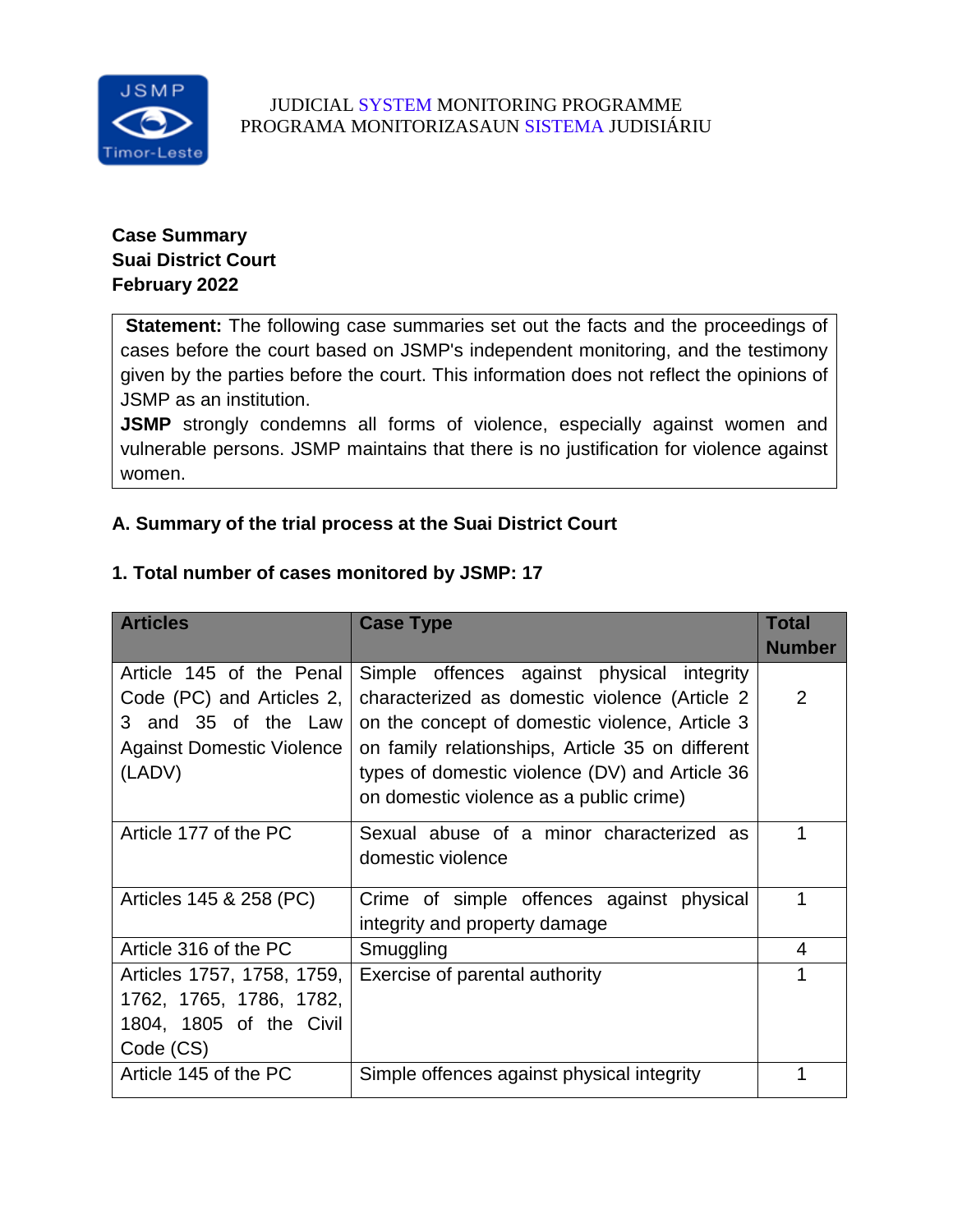| Article 260 of the PC     | Property damage with violence                                     |    |
|---------------------------|-------------------------------------------------------------------|----|
| Articles 138 & 145 (PC)   | Property damage and simple offences against<br>physical integrity |    |
|                           |                                                                   |    |
| Article 181 of the PC     | Sexual exhibitionism                                              |    |
| Article 207 of the PC     | Driving without a license                                         |    |
| Article 20 (1) of the Law | <b>Bladed weapons</b>                                             | 2  |
| on Bladed Weapons         |                                                                   |    |
| Article 252 of the PC     | Aggravated larceny                                                |    |
| <b>Total</b>              |                                                                   | 17 |

# **2. Total number of decisions monitored by JSMP: 10**

| <b>Types of penalties</b>                                | <b>Articles</b>      | <b>Total Number</b> |
|----------------------------------------------------------|----------------------|---------------------|
| Suspension of execution of $a \mid$ Article 68 of the PC |                      | $\overline{2}$      |
| prison sentence                                          |                      |                     |
| Fine                                                     | Article 67 of the PC | $\overline{2}$      |
| <b>Endorsed Agreement</b>                                | Article 216 of the   | -4                  |
|                                                          | <b>CPC</b>           |                     |
| Fine and acquittal                                       | Article 67 of the PC |                     |
| <b>Total</b>                                             |                      | 10                  |

# **3. Total cases adjourned based on JSMP monitoring: 0**

## **4. Total ongoing cases based on JSMP monitoring: 7**

# **1. Crime of property damage and violence**

| : 0053/16.CVSUI                                |
|------------------------------------------------|
| Composition of the Court : Panel               |
| : Benjamin Barros, Samuel d. C. Pacheco and    |
| Patriçia de Araújo Fatima Barreto Magno Xavier |
| : José Elu                                     |
| : Domingos dos Santos                          |
| : Endorsing withdrawal of complaint            |
|                                                |

On 3 February 2022 the Suai District Court conducted a hearing to announce its decision in a case of property damage and violence involving the defendants Almerio da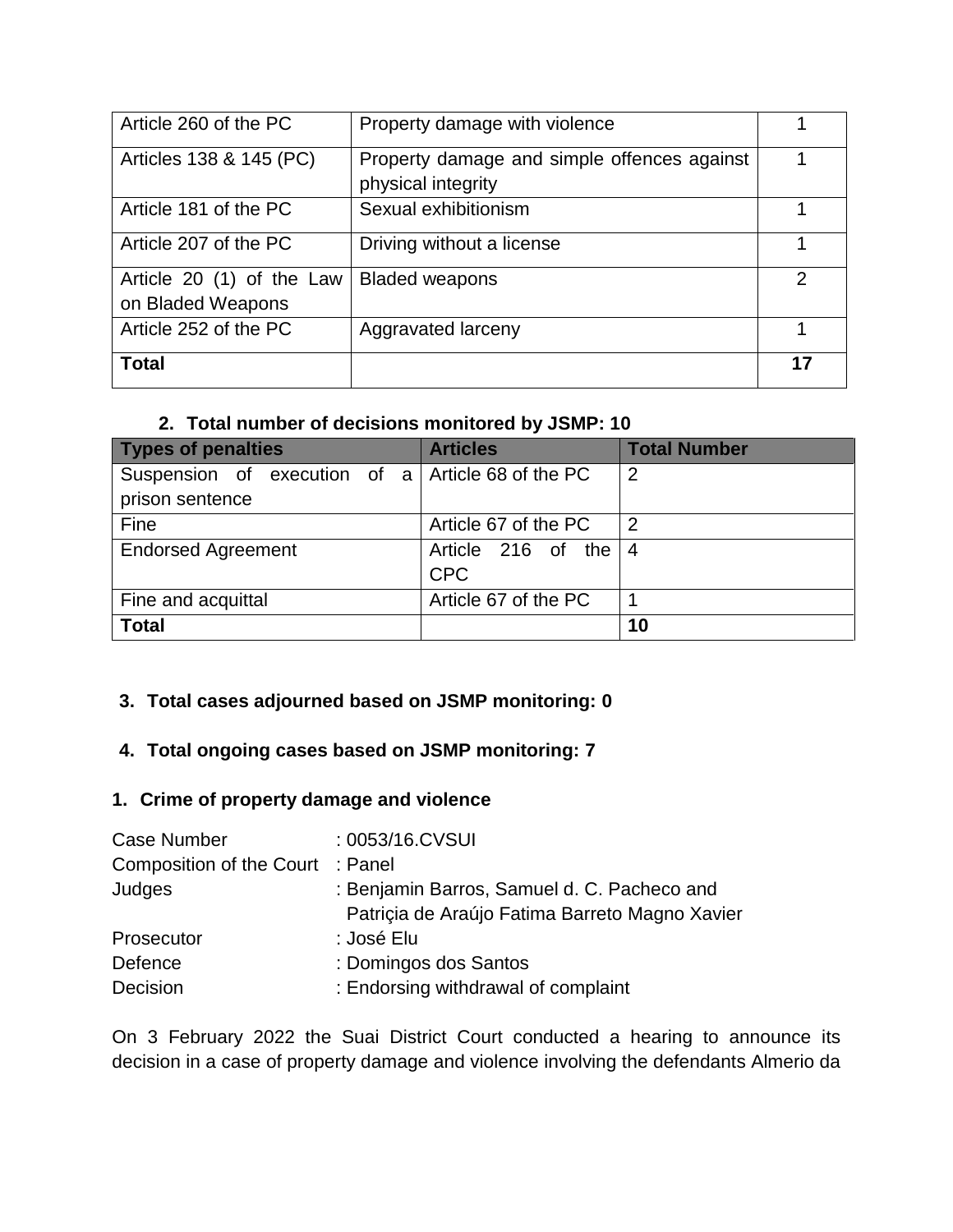Costa and Ana da Resuriçao and the victims Regina d. R and Santina d. R, in Covalima Municipality.

# **Charges of the Prosecutor**

The public prosecutor alleged that on 3 January 2016, at 12pm, the victim Regina da Resuricão was returning from church, and the witnesses Linda, Carla and Yanti were carrying the victim's pig that the husband of the defendant Ana da Resuricão had stoned to death.

Then at 3pm the victim went to the home of the defendants Almerio do Carmo and Ana da Resuricão with the aim of telling them to pay for the victim's pig that had been stoned to death by the defendant's husband. However the defendant Ana da Resuricão had an argument with the victim and said that she did not want to pay, therefore they wrestled and the defendant Ana took a broom and struck the victim RdR twice on the legs, and the defendant Almerio took a stalk of palm leaves and struck the victim Regina many times on her left shoulder until the stalk disintegrated, and when the victim Santina told the defendant not to hit Regina, the defendant Almerido took another stalk of palm leaves and struck the victim once in the head and punched the victim once above the eye and took a piece of wood and was going to hit the victim Santina again but Almerio Gusmão took the piece of wood from him so he did not manage to hit the victim.

The public prosecutor alleged that the defendant violated Article 260 of the Penal Code on property damage with use of violence that carries a maximum penalty of 4-12 years in prison.

## **Examination of evidence**

During the trial the defendants confessed to all of the facts in the indictment and stated that five months after this incident the male defendant and the victim reconciled and US\$50.00 was paid for the victim's pig because it had been stoned to death by the defendant's husband. The defendants stated that they were first time offenders, regretted their behaviour and have had no further problems with the victims.

Also, the victim confirmed all of the facts in the indictment and stated that they have reconciled and the pig that was stoned to death by the defendant's husband had been paid for. The victim Santina also confirmed all of the facts and stated that they have reconciled and there have been no further problems.

Before hearing the final recommendations, the court decided that this crime did not fulfil the elements of the crime of property damage and violence pursuant to Article 260 of the PC, therefore the panel of judges amended the charge from the crime of property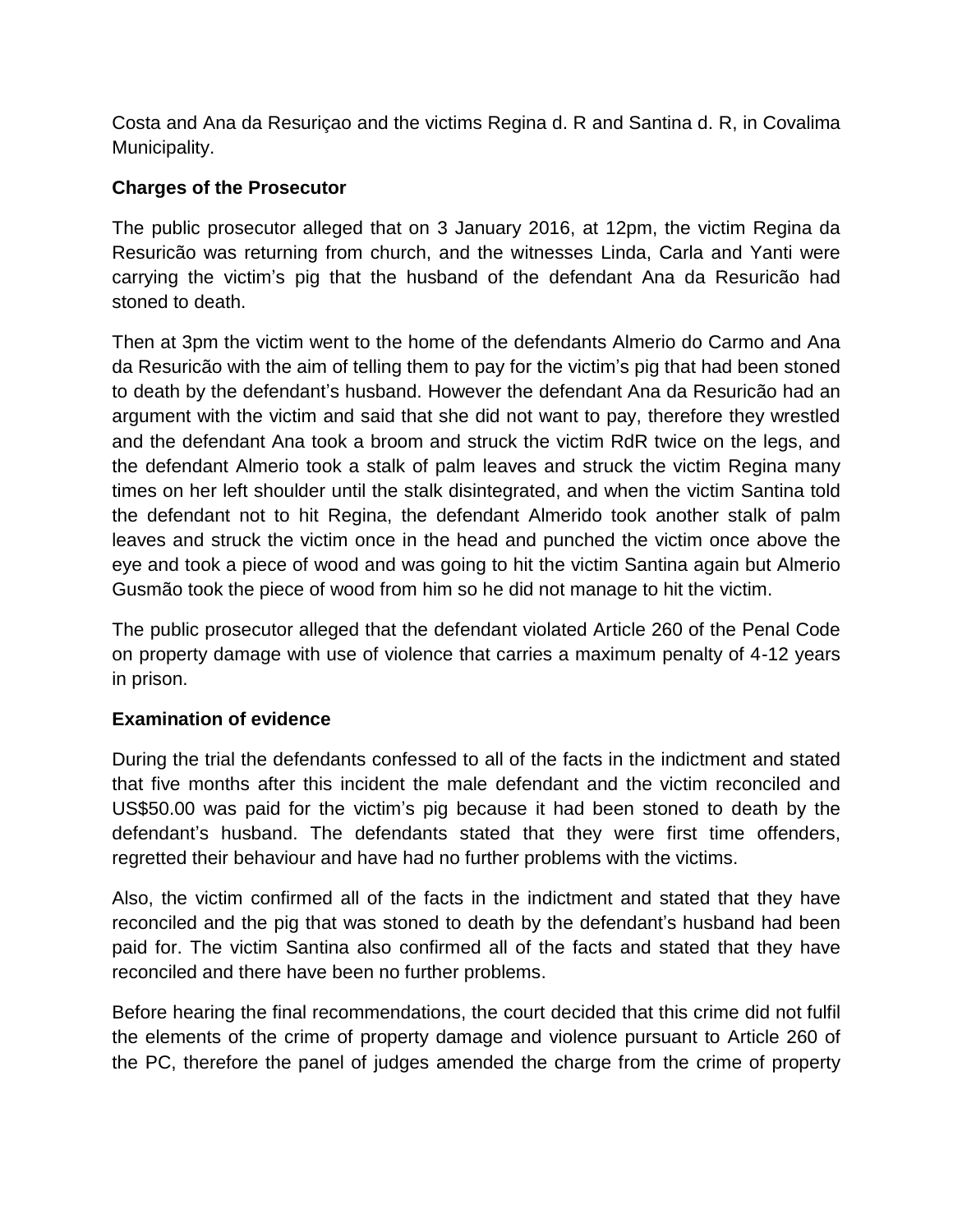damage and violence to Article 145 of the PC on simple offences against physical integrity, and indicated that this trial would be heard by a single judge.

Even though the defendants had reconciled, however the court asked the defendants to reconcile in front of the court, therefore the defendants and the victims reconciled and the defendants promised not to repeat such acts in the future.

### **Final recommendations**

The prosecutor and public defender requested for the court to endorse this process and acquit the defendants from the charges.

### **Decision**

Based on the amicable agreement made between the parties, the court endorsed the agreement and acquitted the defendants.

## **2. Civil case of regulation of the exercise of parental authority**

| Case Number                             | : 0003/20 CVTDS                     |
|-----------------------------------------|-------------------------------------|
| Composition of the Court : Single Judge |                                     |
| Judge                                   | : José Maria Araújo                 |
| Prosecutor                              | : Rafael Jeronimo Gusmão            |
| Defence                                 | : Angelmo Pinto                     |
| Decision                                | : Endorsing withdrawal of complaint |

On 9 February 2022 the Suai District Court attempted conciliation in a case of regulation of the exercise of parental authority involving CVAC aged 7 and GRAC aged 5 and the male respondent FCP and female respondent FIFA, who are the child's parents, in Covalima Municipality.

### **Circumstances and background**

On an unspecified date in 2019, the male respondent was working in Natarbora, however on the weekends he always visited his two children in Suai, however on an unspecified date, on the weekend, the male respondent visited his children, when he returned he did not inform the female respondent and the children and the respondent took all of his clothes back to Natarbora. After this the male respondent did not visit his children and did not look after the needs of his children, and then the two families sat together to resolve the issue but there was no solution, so the male respondent and the female respondent separated. Therefore, the prosecutor representing the minors filed a case against the male respondent to look after the needs of the minors. The male respondent is a Doctor with a monthly salary of US\$ 573.00.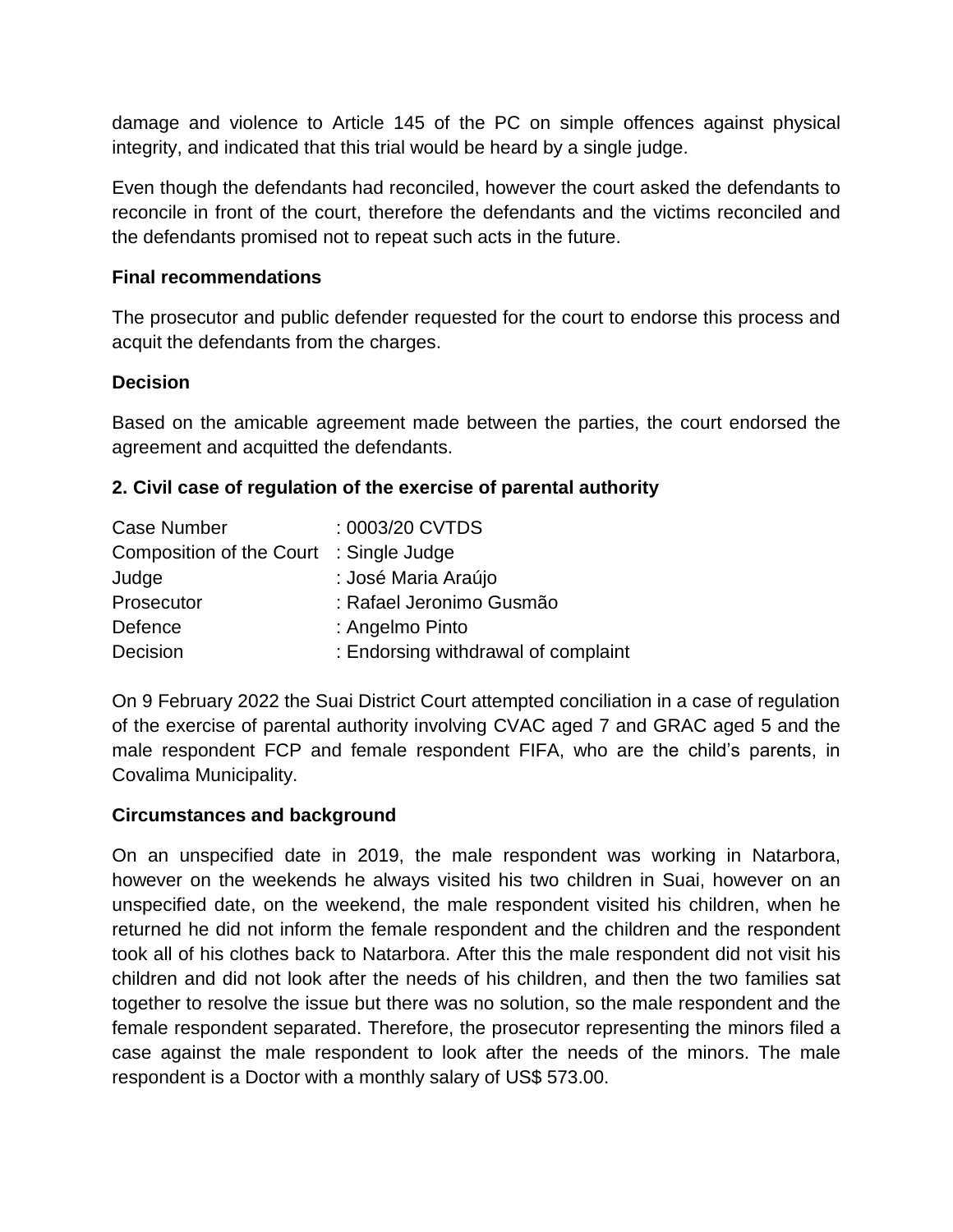This case related to the exercise of parental authority pursuant to Articles 1757, 1758(1), 1759, 1762, 1765, 1786, 1787(2), 1782, 1804 and 1805 of the Civil Code on the responsibility of parents for minors.

## **Attempted conciliation**

During the attempted conciliation the female respondent told the court that the minors are now living with the female respondent however the male respondent has never provided alimony, therefore the female respondent requested that every month he should provide alimony for the two minors totalling US\$400.00, however the male defendant requested for this amount to be reduced, because he earns US\$573.00 per month, therefore the court asked the female respondent to reduce the amount of alimony based on the request of the male respondent, so the female respondent agreed to the request of the court for the male respondent to provide US\$150.00 a month for the two minors. The male respondent accepted this request and stated that he was willing to provide alimony to the minors every month totalling US\$150.00 starting in March 2022, that would be paid into the female respondent's bank account, however the male respondent demanded his right to visitation because he said that he had no problem if the two minors continue to live with the female respondent, so the female respondent and the male respondent agreed for the two minors to continue living with the female respondent and agreed that the male respondent was free to visit the two minors.

## **Final recommendations**

The prosecutor representing the two minors requested for the court to endorse the agreement made by the two respondents regarding how they will look after the children.

## **Decision**

Based on the agreement made by the two parties regarding alimony, residence, and visiting schedule, the court concluded this matter and endorsed the agreement.

## **3. Driving without a license**

| <b>Case Number</b>              | : 0075/19.PDSUA      |
|---------------------------------|----------------------|
| <b>Composition of the Court</b> | : Single Judge       |
| Judge                           | : Benjamin Barros    |
| Prosecutor                      | : José Elo           |
| Defence                         | : Albano Maia        |
| Decision                        | : Fine of US\$ 60.00 |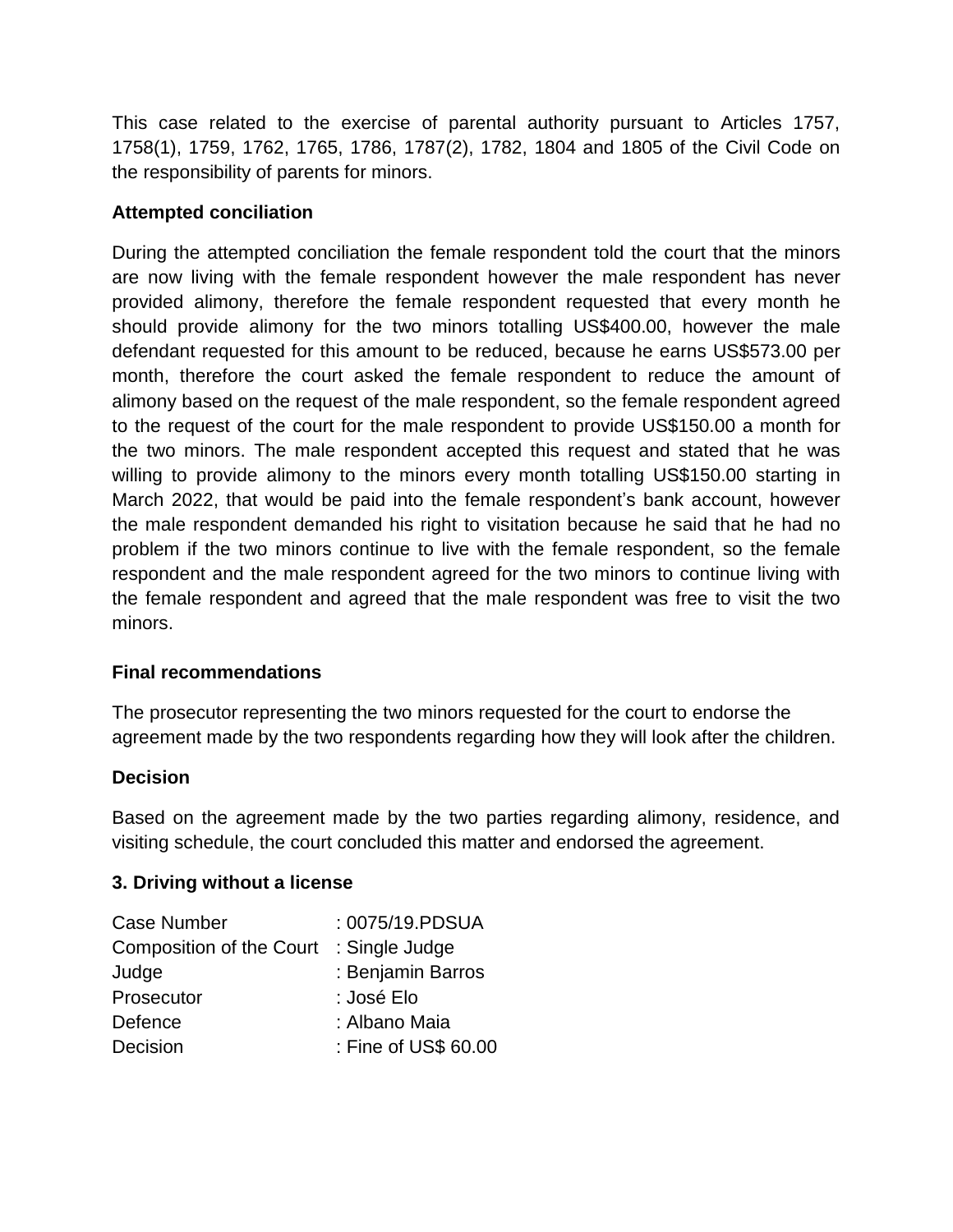On 10 February 2022 the Suai District Court announced its decision in a case of driving without a licence involving the defendant Luis Magno who allegedly committed he offence against the State of Timor-Leste in Ainaro Municipality.

## **Charges of the Prosecutor**

The public prosecutor alleged that on 26 December 2017, at 09:40am, the defendant was travelling on a motorcycle on a public road and the traffic police conducted a check and found out that the defendant did not have a driving licence

The public prosecutor alleged that the defendant violated Article 207 of the Penal Code on driving without a licence that carries a maximum penalty of two years in prison or a fine.

# **Examination of evidence**

During the trial the defendant confessed all of the facts in the indictment and stated that he regretted his actions and after the incident the defendant did not ride the motorcycle for six months. After the defendant obtained a driving licence he rode the motorcycle and the defendant also stated that he had been driving a motorcycle since 2009, however without a driving licence.

# **Final recommendations**

The public prosecutor stated that the defendant was guilty of committing the alleged crime, based on the confession of the defendant, and considering the economic conditions of the defendant, the prosecutor requested for the court to order the defendant to pay a fine of US\$120.00.

The public defender requested for the court to issue the defendant with an admonishment, because the defendant confessed, regretted his actions and after this incident did not ride a motorcycle and now the defendant has a driving licence.

## **Decision**

After evaluating all of the facts, the court found that the defendant was riding a motorcycle on a public road, and the traffic police conducted a check and found out that the defendant did not have a driving licence

Based on the facts that were proven and also considering the mitigating circumstances namely that the defendant confessed, regretted his actions, therefore the court concluded this matter and imposed a fine of US\$60.00, to be paid in daily instalments of US\$1.00 for 60 days. If the defendant does not pay this fine, the defendant will spend 60 days in prison as an alternative punishment.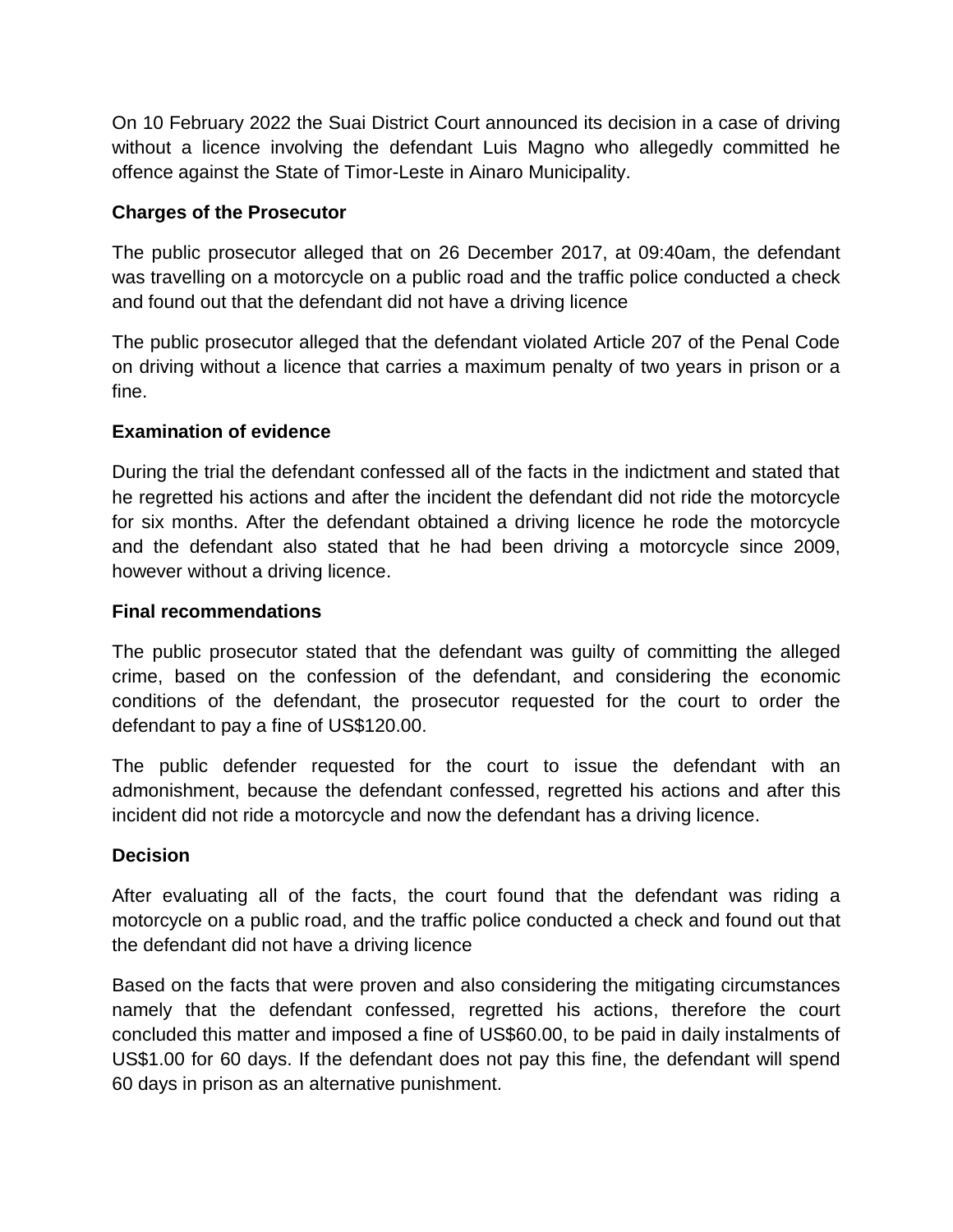# **4. Crime of smuggling**

| Case Number                      | : 0005/18.CVSLL                                     |
|----------------------------------|-----------------------------------------------------|
| Composition of the Court : Panel |                                                     |
| Judges                           | : Patricia de Araujo. F. B. M. Xavier, Samuel d. C. |
|                                  | Pacheco and Benjamin Barros.                        |
| Prosecutor                       | : José Elo                                          |
| Defence                          | : Albano Maia                                       |
| Decision                         | : Fine of US\$ 30.00                                |

On 15 February 2022 the Suai District Court announced its decision in a case of smuggling involving the defendants Quintino Moniz and Gregorio do Nacimento who allegedly committed the offence against the State of Timor-Leste in Covalima Municipality.

# **Charges of the Prosecutor**

The public prosecutor alleged that on 28 February 2018, at 7:00am, the two defendants entered into a contract with an Indonesian citizen to purchase 35 litres of fuel in four jerrycans and the defendants purchased each jerrycan at the price of US\$25.00, totalling US\$100.00 for the four jerrycans. When the two defendants received the four jerrycans and were carrying them so they could be sold in Suia Vila, a member of the Border Patrol Unit (UPF) saw them and confiscated the goods because the defendants purchased the goods illegally and the defendants were taken for interrogation at the Salele Post, because the actions of the defendants caused the State to suffer a loss.

The public prosecutor alleged that the defendants violated Article 316 of the Penal Code on smuggling that carries a maximum penalty of 2 - 6 years in prison or a fine.

## **Examination of evidence**

During the trial the two defendants totally confessed to all of the facts in the indictment, and the defendants stated that they did not bring in the fuel for sale, but to fill a chainsaw to cut seven cubic metres of timber to build a customary house. The defendants also stated that this was the first time they brought in fuel and after this incident they have not brought in any more fuel, they were first time offenders, regretted their behaviour and promised not to repeat these acts in the future.

## **Final recommendations**

The prosecutor found the defendants guilty of committing the crime of smuggling based on the facts set out in the indictment without a licence therefore they did not pay tax to the State and caused the State to suffer a loss. Based on this evidence, the prosecutor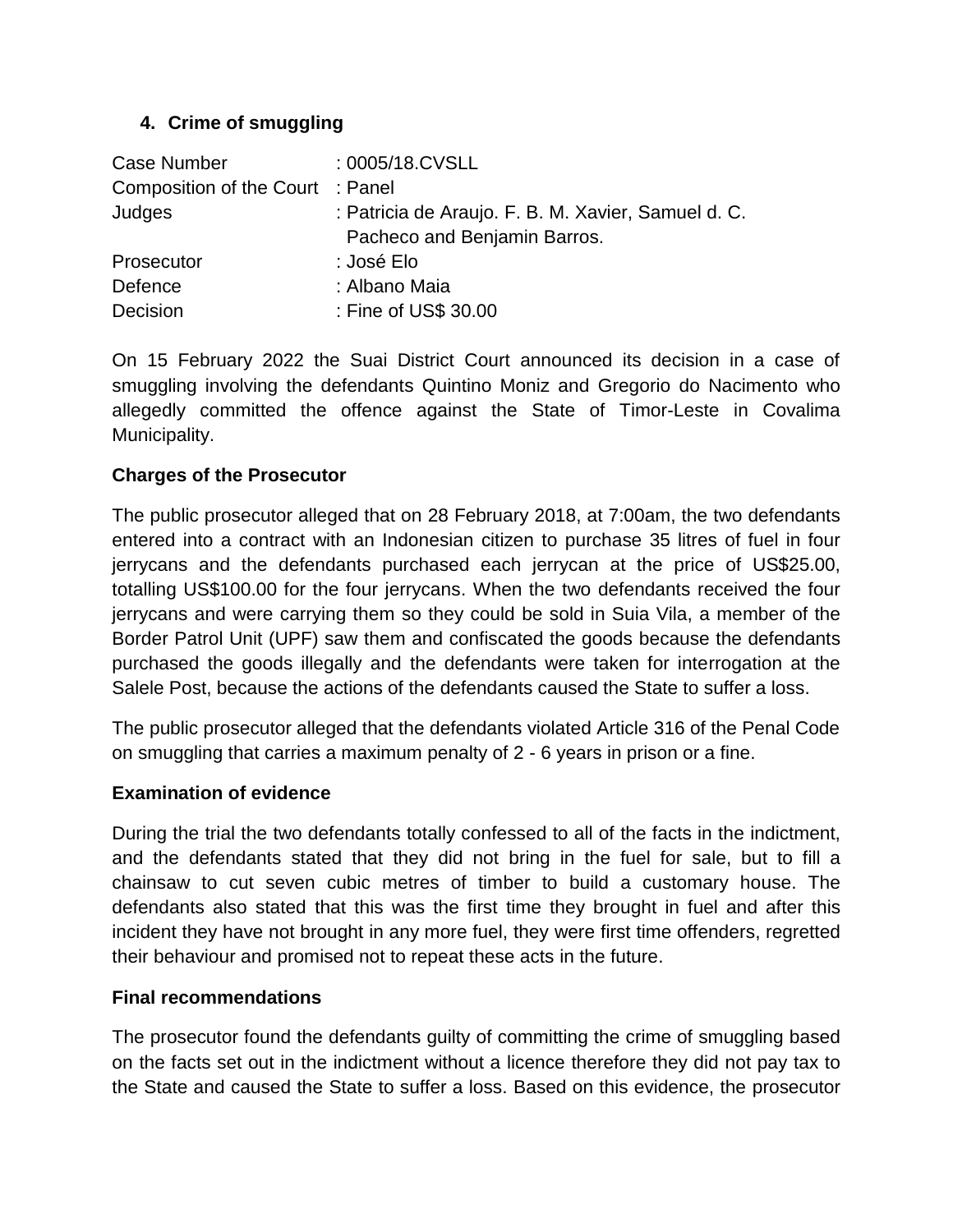requested for the court to impose a prison sentence on the defendants of two years and six months, suspended for three years, and to order the defendants to pay court costs and for the confiscated goods to be given to the State.

Meanwhile, the defence stated that the defendants confessed to all of the facts and regretted their behaviour and would not repeat such acts in the future, therefore the defence requested for the court to impose a fine on the defendants.

## **Decision**

After evaluating all of the facts, the court found that the two defendants entered into a contract with an Indonesian citizen to purchase 35 litres of fuel in four jerrycans and each jerrycan was purchased for the price of US\$25.00, totalling US\$100.00 for the four jerrycans, to import them illegally into Timor-Leste.

Based on the facts that were proven, and with consideration of the mitigating circumstances, namely the defendants confessed, regretted their actions, were first time offenders, therefore the court concluded this matter and ordered the two defendants to pay a fine of US\$30 to be paid in instalments of US 50 cents per day for 60 days. The court also imposed an alternative penalty of 40 days in prison if the defendants do not pay this fine.

## **5. Crime of smuggling**

| Case Number                      | : 0004/19.CVSLL                                     |
|----------------------------------|-----------------------------------------------------|
| Composition of the Court : Panel |                                                     |
| Judges                           | : Patricia de Araujo. F. B. M. Xavier, Samuel       |
|                                  | da Costa Pacheco and Benjamin Barros.               |
| Prosecutor                       | : Rafael Jeronimo Gusmão                            |
| Defence                          | : Albino de Jesus Pereira                           |
| Decision                         | : Prison sentence of 3 years, suspended for 4 years |

On 15 February 2022 the Suai District Court announced its decision in a case of smuggling involving the defendants Boavida Ximenes, Jacinto Amaral and Maximilianos who allegedly committed the offence against the State of Timor-Leste in Covalima Municipality.

## **Charges of the Prosecutor**

The public prosecutor alleged that on 30 January 2019, at 4pm, the defendants illegally imported 35 litres of fuel in three jerrycans through mota masin and the defendants purchased the three jerrycans totalling US\$100.00, then the defendants took the fuel to be sold in Suai Villa, however when they were on the road near Nikir the Border Patrol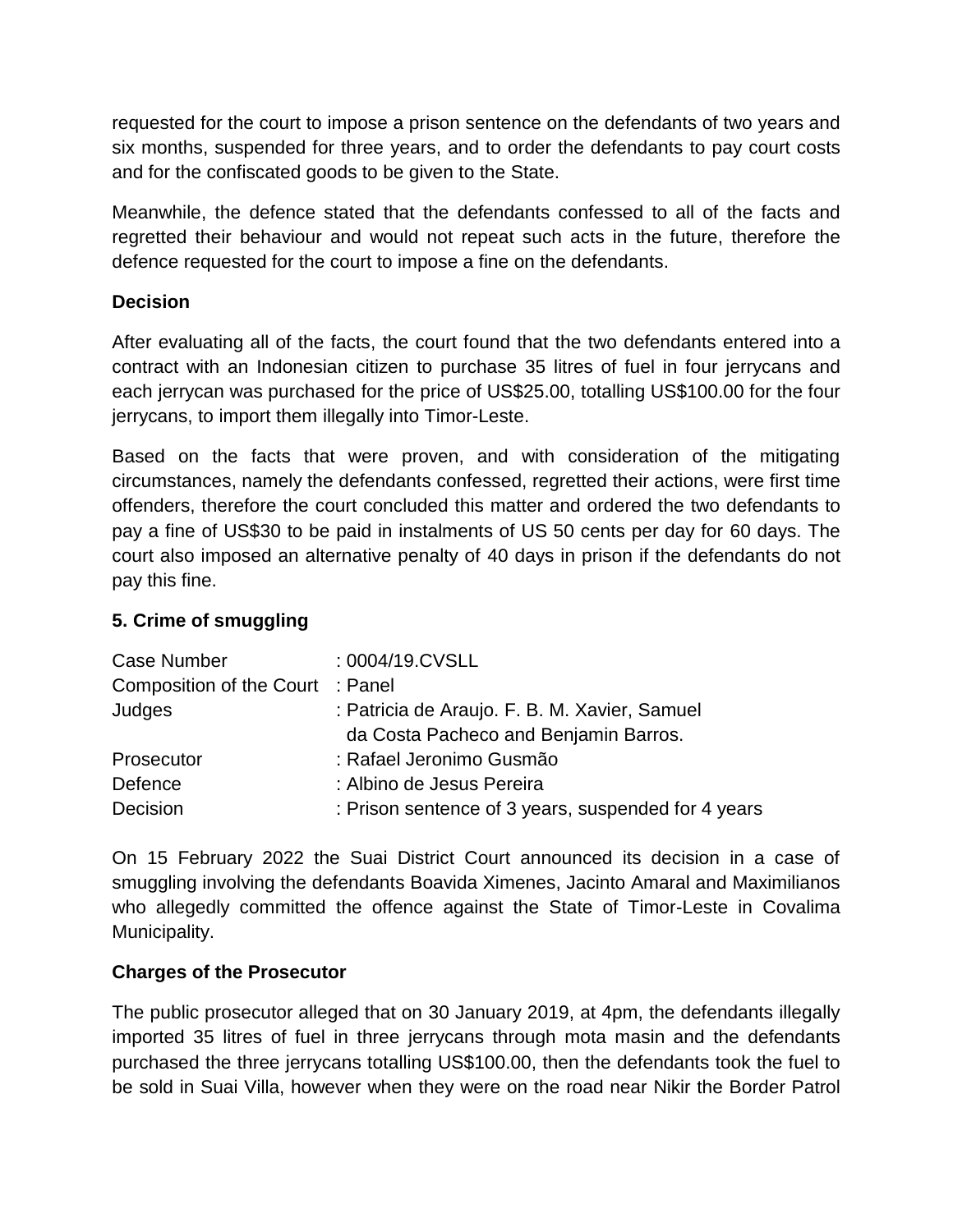Unit conducted a check and confiscated the goods and took the defendants for interrogation at the UPF post in Casabauk.

The public prosecutor alleged that the defendants violated Article 316 of the Penal Code on smuggling that carries a maximum penalty of 2 - 6 years in prison or a fine.

## **Examination of evidence**

During the trial, the three defendants totally confessed to all of the facts, and stated that they were forced to conduct these activities, and they also stated that they were first time offenders, regretted their behaviour and promised not to repeat these acts in the future.

The prosecutor requested for the court not to hear testimony from the witnesses because the defendants confessed all of the alleged facts in the indictment.

## **Final recommendations**

The prosecutor stated that even though the defendants confessed all of the facts, the crime of smuggling is very high along the border areas, therefore to prevent these crimes from occurring in the future, the prosecutor requested for the court to impose a prison sentence of two years on the defendants, suspended for two years, and for the confiscated goods to be given to the State.

Meanwhile, the public defender requested for the court to impose a lenient penalty against the defendants because the defendants confessed, regretted their actions and were first time offenders.

# **Decision**

After evaluating all of the facts, the court proved that the defendants illegally imported 35 litres of fuel in three jerrycans through mota masin and the defendants purchased the three jerrycans totalling US\$100.00, however when they were on the road near Nikir the Border Patrol Unit conducted a check and confiscated the goods and took the defendants for interrogation at the UPF post in Casabauk.

Based on the facts that were proven and all of the mitigating circumstances, namely that the defendants confessed, regretted their actions, and were first time offenders, the court concluded this case and imposed a prison sentence of 3 years against the defendants, suspended for 4 years, and the confiscated goods were given to the State.

# 6. **Crime of simple offences against physical integrity characterized as domestic violence**

Case Number : 0025/20.CVSLL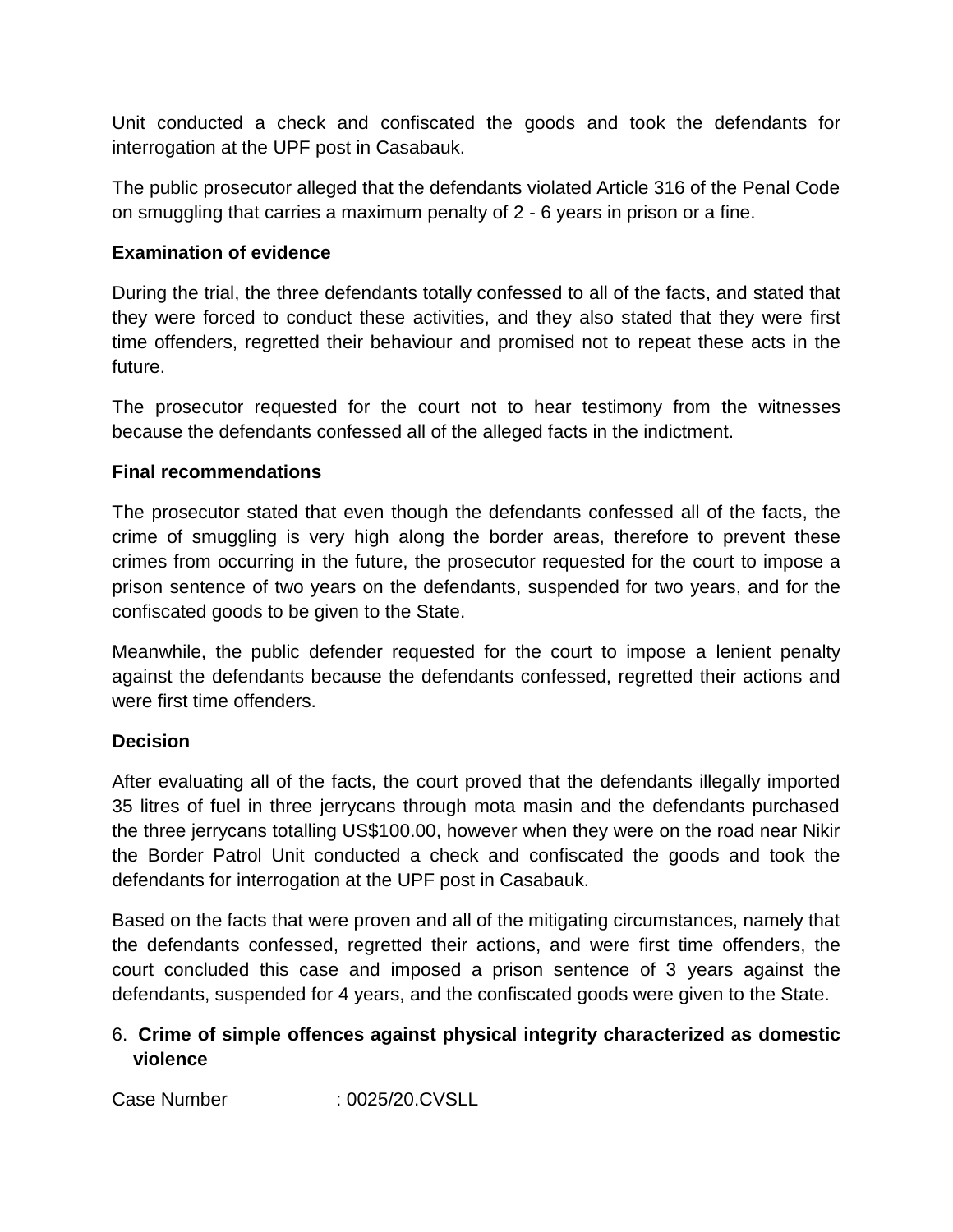| Composition of the Court : Single Judge |                                            |
|-----------------------------------------|--------------------------------------------|
| Judge                                   | : Patricia de Araujo. F. B. M. Xavier      |
| Prosecutor                              | : Rafael Jeronimo Gusmão                   |
| Defence                                 | : Albino de Jesus Pereira                  |
| Decision                                | : 6 months in prison, suspended for 1 year |

On 15 February 2022 the Suai District Court read out its sentence in a case of simple offences against physical integrity characterized as domestic violence involving the defendant LX who allegedly committed the offence against his wife, in Covalima Municipality.

## **Charges of the Prosecutor**

The public prosecutor alleged that on 11 April 2020, at 6pm the defendant punched the victim once in the nose, punched her many times on the left side of her head, and these acts caused the victim to suffer a bloody nose. Prior to this assault the victim swore at her daughter so the defendant defended his daughter by assaulting the victim. A forensic report was included in the case file.

The public prosecutor alleged that the defendant violated Article 145 of the Penal Code on simple offences against physical integrity that carries a maximum penalty of three years in prison or a fine as well as Articles 2, 3(a), 35(b) and 36 of the Law Against Domestic Violence.

### **Examination of evidence**

During the trial the defendant confessed all of the facts in the indictment, and said that the victim swore at their daughter, so the defendant became angry and committed these acts against the victim, and the defendant said that they have separated and he regretted his actions.

The victim maintained the facts in the indictment and stated that they have separated.

### **Final recommendations**

The prosecutor stated that the defendant was guilty of committing the crime of simple offences against physical integrity characterized as domestic violence against his former wife based on the confession of the defendant and the confirmation of the victim, and therefore the prosecution requested for the court to impose a suspended prison sentence.

The public defender requested for the court to impose a lenient penalty against the defendant because the defendant confessed and regretted his actions.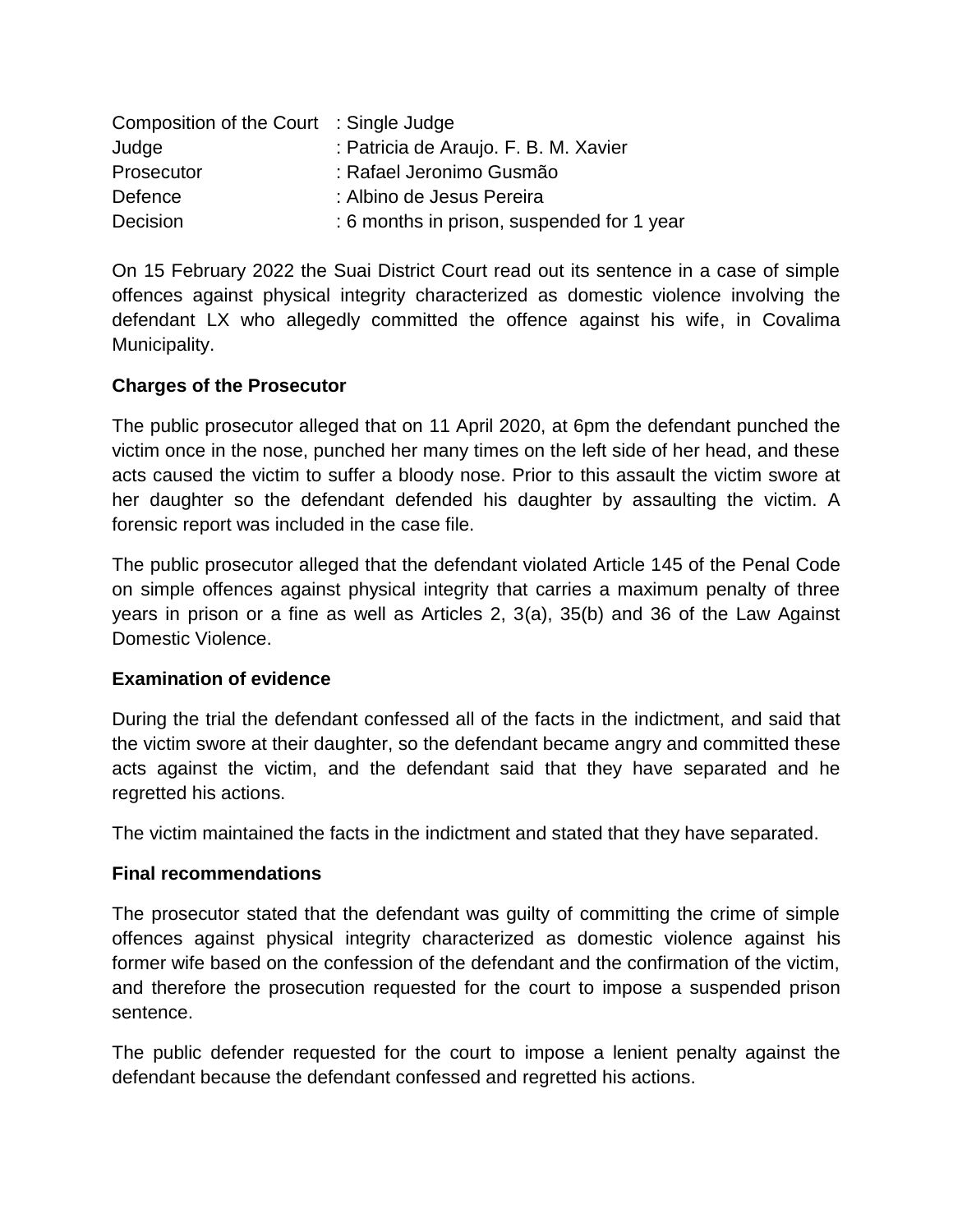## **Decision**

After evaluating all of the facts, the court found that the defendant punched the victim in the nose and punched her many times on the left side of her head and these acts caused the victim to suffer a bloody nose. Based on the facts that were proven, and consideration of all of the mitigating circumstances, namely that the defendant was a first time offender, the court concluded this matter and sentenced the defendant to 6 months in prison, suspended for 1 year.

# **7. Crime of simple offences against physical integrity and property damage**

| Case Number                             | : 0039/21 VCSUI                    |
|-----------------------------------------|------------------------------------|
| Composition of the Court : Single Judge |                                    |
| Judge                                   | : Samuel da Costa Pacheco          |
| Prosecutor                              | : Rafael Jeronimo Gusmão           |
| Defence                                 | : Domingos dos Santos              |
| Decision                                | : Fine of US\$120.00 and acquitted |

On 16 February 2022 the Suai District Court announced its decision in a case of simple offences against physical integrity involving the defendant DBGL who allegedly committed the offence against the victim CM in Covalima District.

## **Charges of the Prosecutor**

The public prosecutor alleged that on 9 May 2021, at approximately 2pm, the defendant punched the victim once in the nose which caused bleeding. Prior to this assault, the defendant and the victim argued because the defendant had removed all of the victim's seedlings that had been planted along the boundary line between the defendant and the victim, and after the incident the sub-village chief and parents sat together to resolve this problem in accordance with East Timorese tradition, however the defendant did not want to and committed these acts against the victim.

The public prosecutor alleged that the defendant violated Article 145 of the Penal Code on simple offences against physical integrity that carries a maximum penalty of three years in prison or a fine as well as Article 258 of the Penal Code on property damage that carries a maximum penalty of three years in prison or a fine.

### **Examination of evidence**

Before proceeding to the examination of evidence the court attempted conciliation in this case pursuant to Article 262 of the Criminal Procedure Code, however the victim did not want to, and therefore the court proceeded with the trial.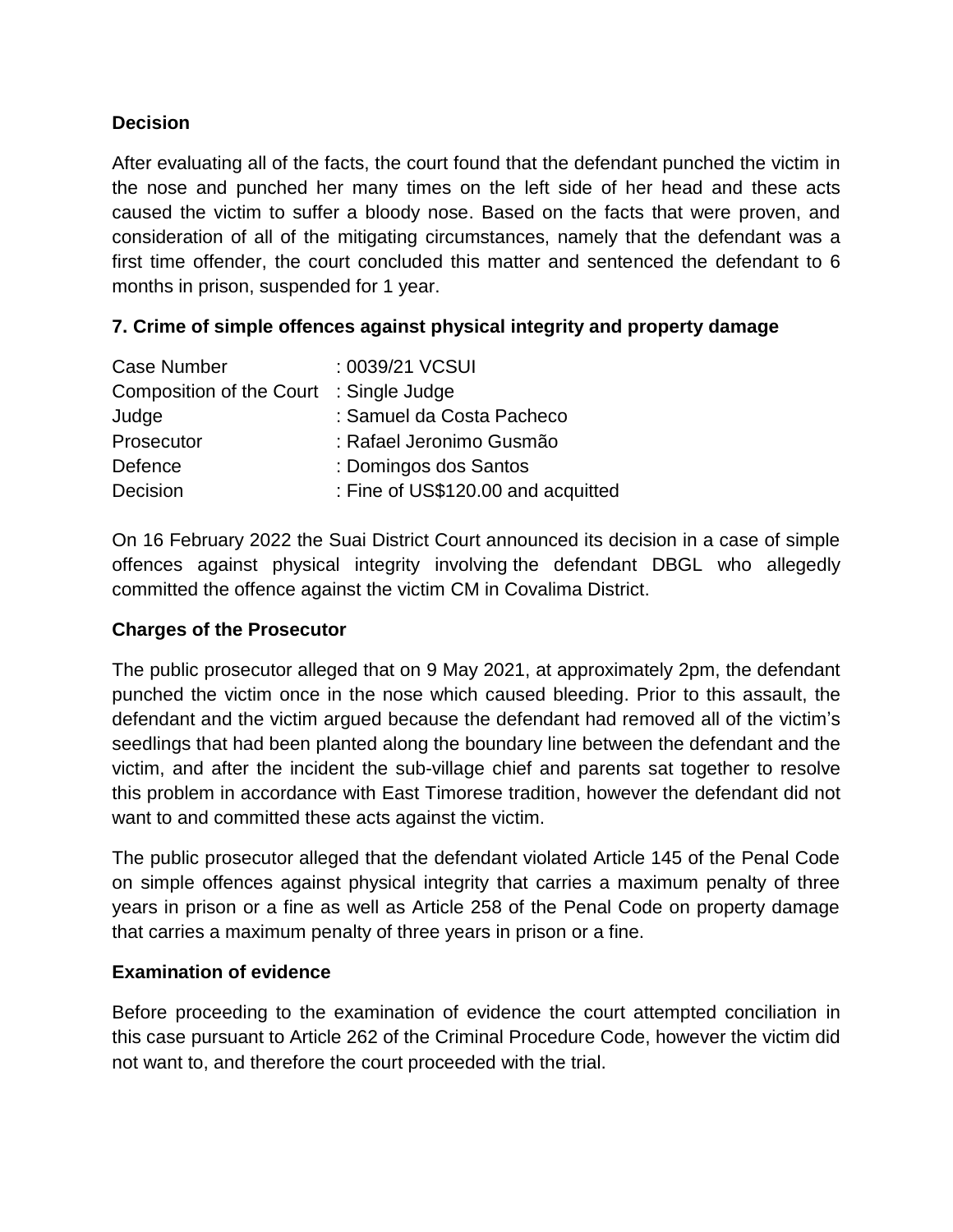During the trial, the defendant confessed all of the facts in the indictment and stated that the defendant removed the seedlings planted by the victim, because she had planted some in the defendant's plantation, and the defendant also stated that they were going to resolve the matter between their families however the victim said things about the defendant's schooling and veterans and said that his behaviour was no good so the defendant got angry and committed the act against the victim. The defendant added that he regretted his actions and promised not to repeat such behaviour against the victim or other person in the future. The defendant is a public servant with the environmental department with a monthly salary of US\$240.00 and a veteran's salary of US\$250.00, and the defendant said he was a first time offender.

The victim confirmed all of the facts in the indictment and stated that she did not want to reconcile with the defendant, and the victim said that the seedlings removed by the defendant were planted on the victim's side of the boundary and were not planted on the defendant's land.

The witness Jose Godino, who is the sub-village chief, testified that the defendant and the victim had a problem relating to the removal of seedlings planted by the victim along the boundary, and the seedlings were planted on the defendant's land and when they were trying to resolve the problem the defendant became angry and punched the victim once in the nose which caused bleeding. The witness testified that the victim planted seedlings on the defendant's land.

## **Final recommendations**

The public prosecutor believed that the defendant was guilty of committing the act against the victim and therefore he asked for the court to sentence the defendant to 1 year in prison for the first crime and 2 years in prison for the second crime, and for the penalty to suspended for two years.

The public defender requested for the court to impose a fair penalty against the defendant because the defendant confessed, regretted his actions and was a first time offender.

### **Decision**

After evaluating all of the facts, the court found that the defendant punched the victim once in the nose which caused bleeding. Prior to the assault, the defendant and the victim argued because the defendant removed all of the victim's seedlings that had been planted along the boundary between the defendant and the victim.

Based on the facts that were proven and also considering the mitigating circumstances namely that the defendant confessed, regretted his actions, and was a first time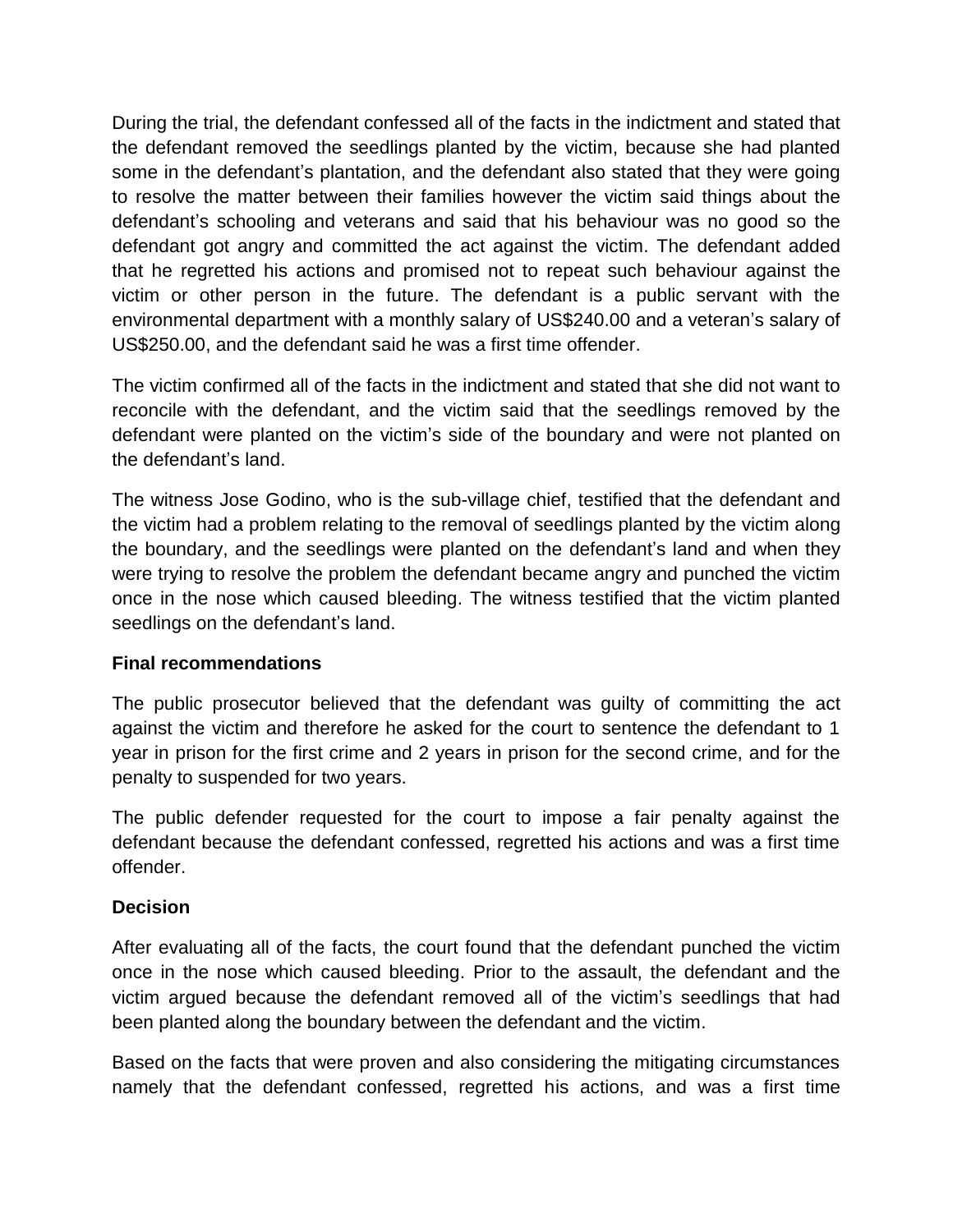offender, therefore the court concluded this matter and imposed a fine of US\$120.00, to be paid in daily instalments of US\$1.00 for 120 days. If the defendant does not pay this fine, the defendant will spend 20 days in prison as an alternative punishment.

## **8. Crime of simple offences against physical integrity**

| Case Number                             | : 0013/18.CVSUI                     |
|-----------------------------------------|-------------------------------------|
| Composition of the Court : Single Judge |                                     |
| Judge                                   | : Samuel da Costa Pacheco           |
| Prosecutor                              | : Rafael Jeronimo Gusmão            |
| Defence                                 | : Domingos dos Santos               |
| Decision                                | : Endorsing withdrawal of complaint |

On 17 February 2022 the Suai District Court attempted conciliation in a case of simple offences against physical integrity involving the defendant Fernando Moniz and the victim Paolo Moniz, in Covalima District.

### **Charges of the Prosecutor**

The public prosecutor alleged that on 14 June 2018, at 12.00pm, the defendant punched the victim twice on his left cheek, and kicked the victim once in the back. Prior to this assault, the defendant and the victim argued because the defendant's rooster went missing, so the defendant became angry and assaulted the victim.

The prosecutor alleged that the defendant violated Article 145 of the Penal Code on simple offences against physical integrity that carries a maximum penalty of three years in prison or a fine.

### **Examination of evidence**

Before progressing to the presentation of evidence, pursuant to Article 262 of the Criminal Procedure Code on attempted conciliation, the judge may seek to reach conciliation between the defendant and victim.

During this attempted conciliation the victim was willing to withdraw his complaint against the defendant, however he requested for the defendant not to repeat such acts against the victim or other person in the future. The defendant accepted the victim's request and was willing to go along with what the victim said, and the defendant also stated that he regretted his actions and promised not to repeat such behaviour in the future.

### **Final recommendations**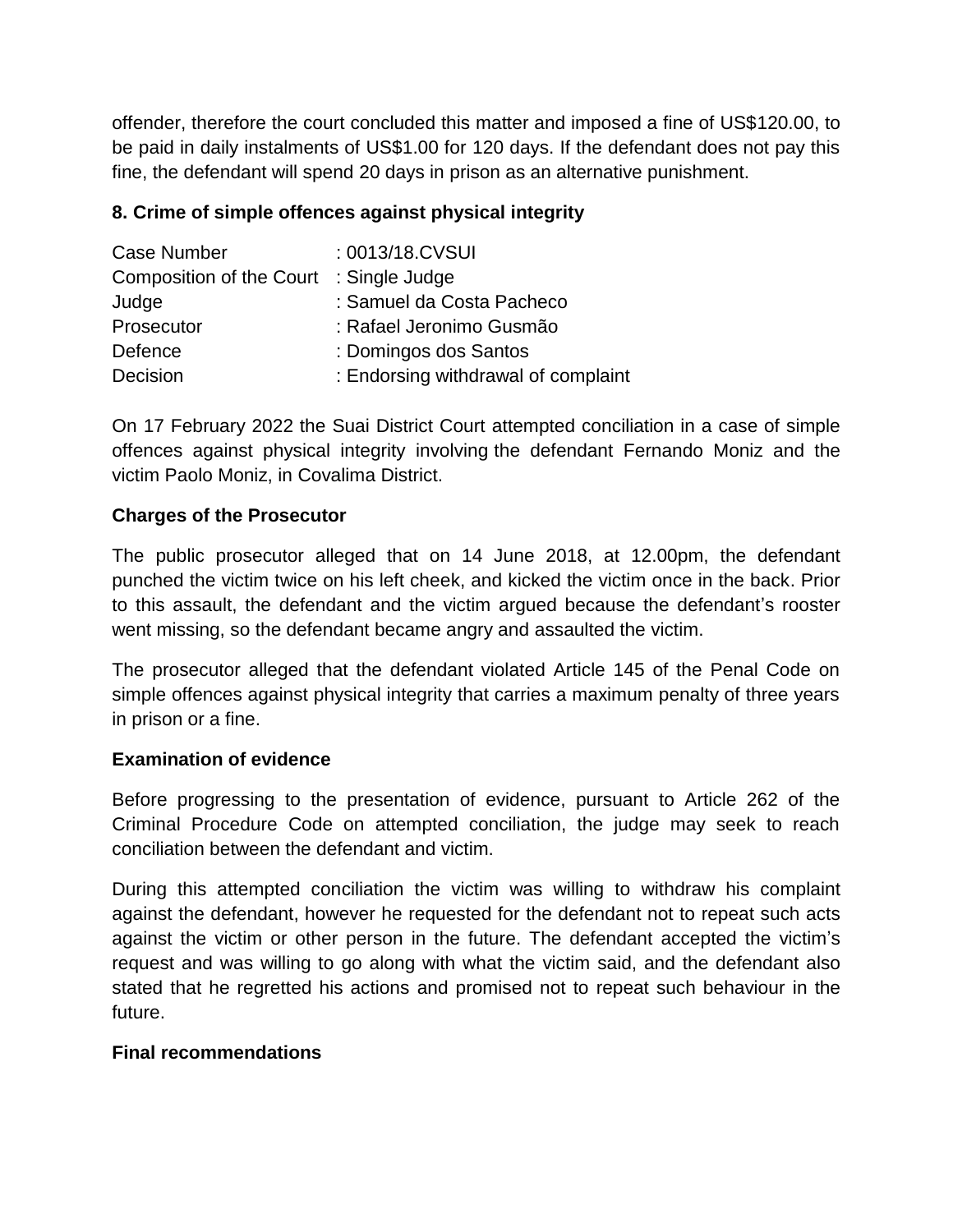The prosecutor and public defender requested for the court to endorse the amicable agreement between the defendant and the victim and to acquit the defendant from the charges.

### **Decision**

Based on the amicable agreement between the two parties, the Court decided to validate the settlement.

### **9. Crime of sexual exhibitionism**

| Case Number                             | : 0085/19.PDSUA                    |
|-----------------------------------------|------------------------------------|
| Composition of the Court : Single Judge |                                    |
| Judge                                   | : Benjamin Barros                  |
| Prosecutor                              | : Rafael Jeronimo Gusmão           |
| Defence                                 | : Angelmo Pinto                    |
| Decision                                | : Endorsed withdrawal of complaint |

On 21 February 2022, the Suai District Court conducted a hearing to attempt conciliation for the crime of sexual exhibitionism involving the defendant JM and the victim AdSdJ, in Manufahi Municipality.

### **Charges of the Prosecutor**

The public prosecutor alleged that on 2 March 2019, at 9:00am, the victim was washing clothes at a spring surrounded by some long grass, and the defendant followed the victim and was naked and asked the victim "Are you washing clothes?" and the victim said "I am washing clothes", and then the defendant went back, however after approximately five minutes the defendant went back to the spring and showed his genitals to the victim and then the defendant returned. Then fifteen minutes later the defendant went to the spring and again showed his genitals to the victim, and so the victim said to the defendant "when I go home I will tell your wife" and when she came back from the spring the victim told the defendant's wife and then made a complaint to the police.

The public prosecutor alleged that the defendant violated Article 181 of the Penal Code on sexual exhibitionism with that carries a maximum penalty of 3 years in prison or a fine.

### **Examination of evidence**

Pursuant to Article 262 of the Criminal Procedure Code on attempted conciliation, the judge may seek to reach conciliation between the defendant and victim.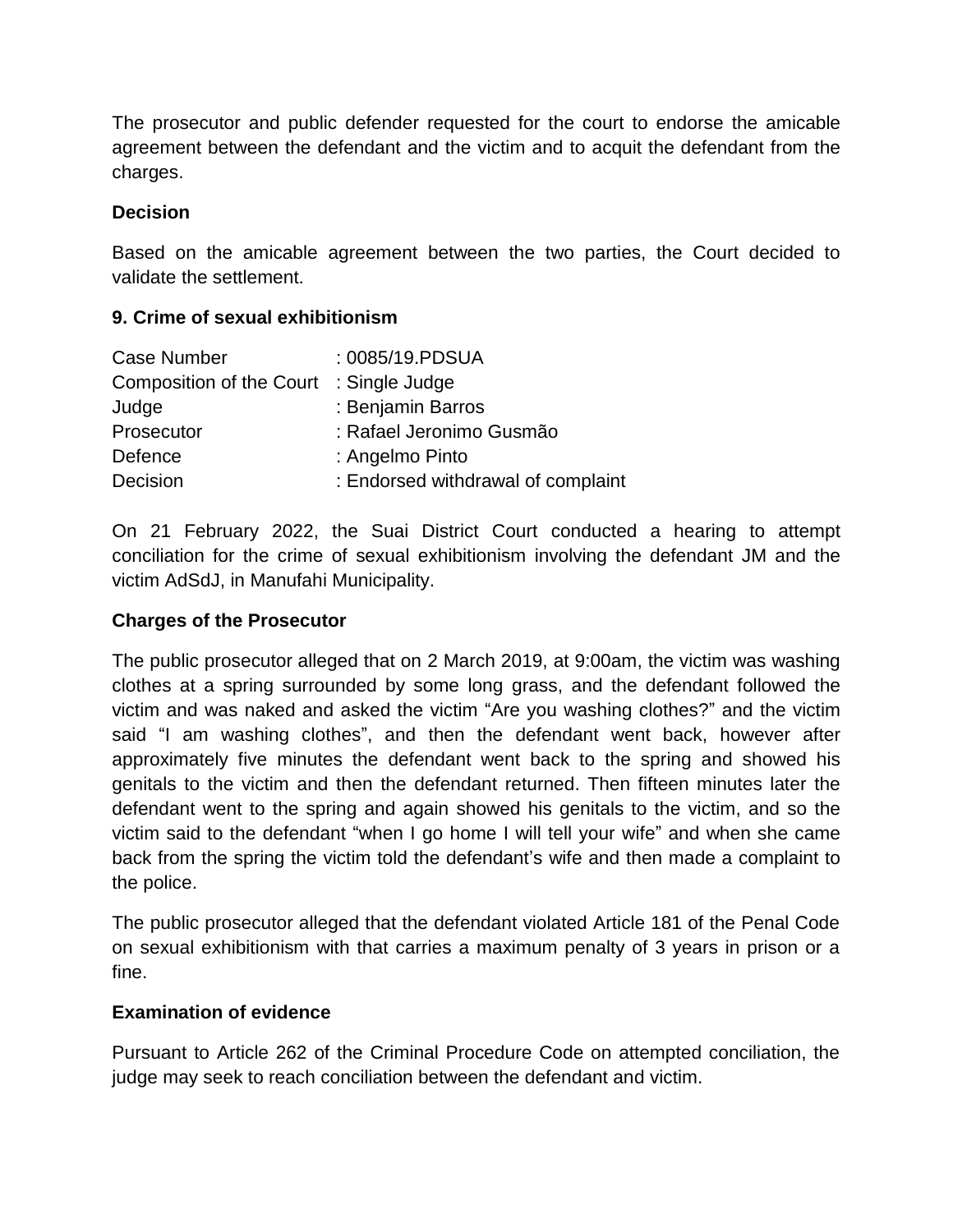During this attempted conciliation the victim presented to the court a request for an amicable settlement that previously the defendant and the victim made in accordance with East Timorese custom and during the attempted conciliation the court was unable to hear the defendant's statement, because the defendant tested positive to Covid-19 and was in quarantine.

### **Final recommendations**

The prosecution and defence accepted the amicable agreement between the two parties and requested for the court to settle this process.

### **Decision**

Based on the request for an amicable settlement that the victim submitted to the court, even though the defendant was not present during the trial because he tested positive to Covid-19 and was in quarantine, the court endorsed the amicable agreement submitted by the victim and said it would inform the defendant to make an objection within five days, and if the defendant makes an objection to the withdrawal of the matter, then the court would notify the parties to proceed to trial, however if the defendant has no objection within five days then the withdrawal will be valid.

## **10.Crime of simple offences against physical integrity characterized as domestic violence**

| <b>Case Number</b>              | : 0102/18.PDSUA   |
|---------------------------------|-------------------|
| <b>Composition of the Court</b> | : Single Judge    |
| Judge                           | : Benjamin Barros |
| Prosecutor                      | : José Elo        |
| Defence                         | : Angelmo Pinto   |
| Decision                        | : Acquitted       |

On 28 February 2022 the Suai District Court read out its sentence in a case of simple offences against physical integrity characterized as domestic violence involving the defendant NSP who allegedly committed the offence against his former wife, in Covalima Municipality.

### **Charges of the Prosecutor**

The public prosecutor alleged that on an unspecified date in 2015, the defendant punched the victim once in the mouth and choked her which caused the victim to suffer pain to her mouth and throat. Prior to this assault, the defendant and the victim argued because they were both still living with the victim's parents, and the defendant asked if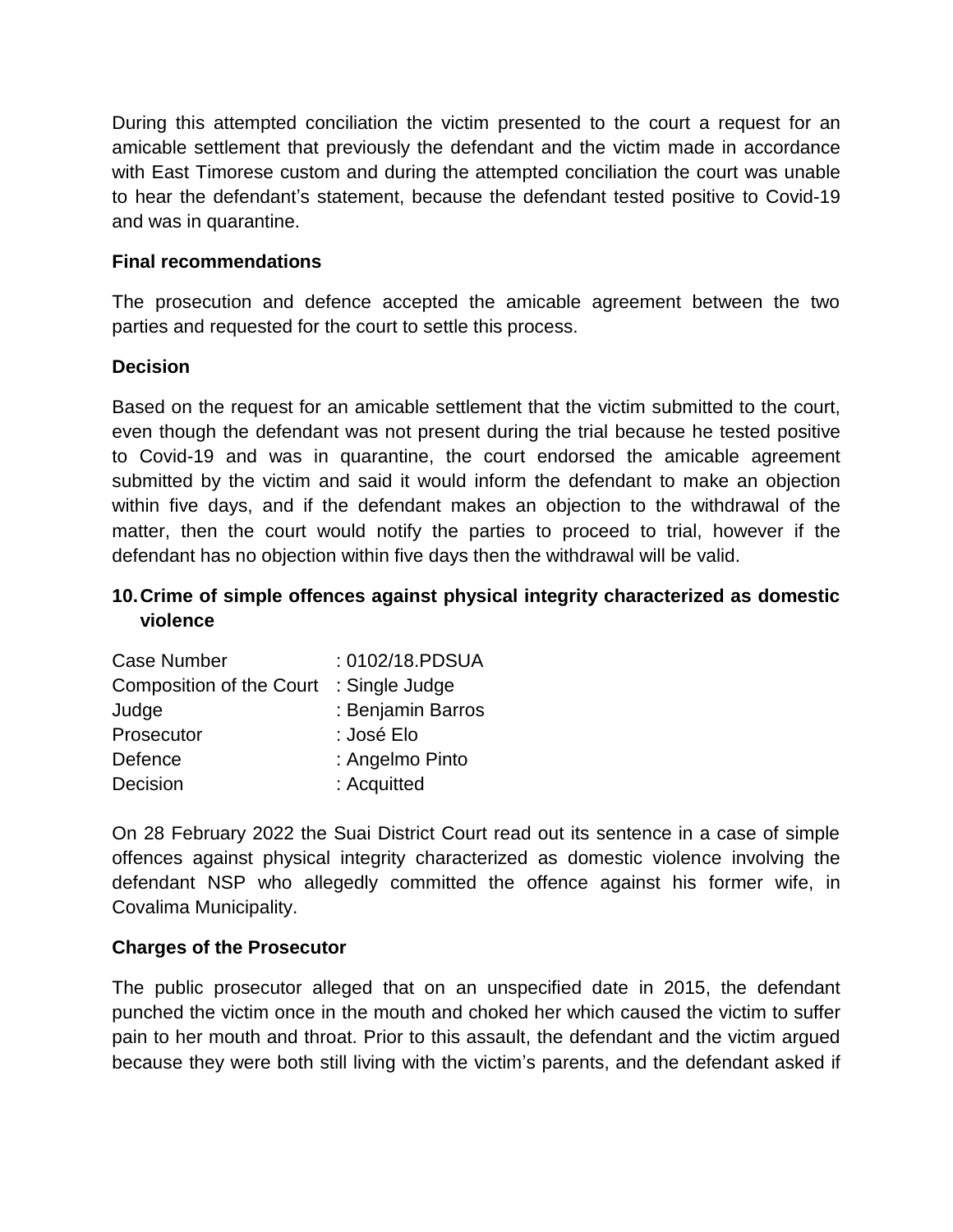he and the victim could live somewhere else, but the victim did not want to, so the assault occurred.

Then on 25 August 2018, at 9pm, the defendant punched the victim three times on her left cheek which caused bleeding. Prior to this assault the defendant and victim argued because their child fell over, so the defendant committed these acts against the victim.

The public prosecutor alleged that the defendant violated Article 145 of the Penal Code on simple offences against physical integrity that carries a maximum penalty of three years in prison or a fine as well as Articles 2, 3(a), 35(b) and 36 of the Law Against Domestic Violence.

### **Examination of evidence**

During the trial the defendant partially confessed to the facts in the indictment and the defendant stated that regarding the incident in 2015, the defendant had to attend a wake however the victim and her family did not participate in the wake and when it was over the defendant came back and told the victim that he wanted to live separately from the victim's parents however the victim did not want to so the defendant became angry and committed the acts against the victim. In relation to the incident that occurred on 25-08-2018, the defendant stated that he did not commit the acts against the victim.

Also, the victim confirmed all of the facts in the indictment and stated that they have been living separately and the defendant never visited his child and did not give any money for this child.

The witness JdJA who is the older brother of the victim, testified that in relation to the incidents that allegedly occurred in 2015 and 2018 the witness heard that the defendant and the victim had problems, but he did not witness anything. The witness testified that on one occasion their daughter and her grandmother went to mass and were on the way home when the defendant took his daughter from her grandmother but the witness was at the scene so he took the child back from the defendant.

The witness JS, who is the cousin of the defendant, testified that when the incident occurred he was with the defendant and they were going to go to Dili and passed the victim's house with the intention that the defendant was going to give money to his child, however when the defendant was going to give some money, the defendant and the victim argued and the defendant did not manage to give any money to his child, because she was afraid and ran away, and the witness said that he did not see the defendant hit the victim.

### **Final recommendations**